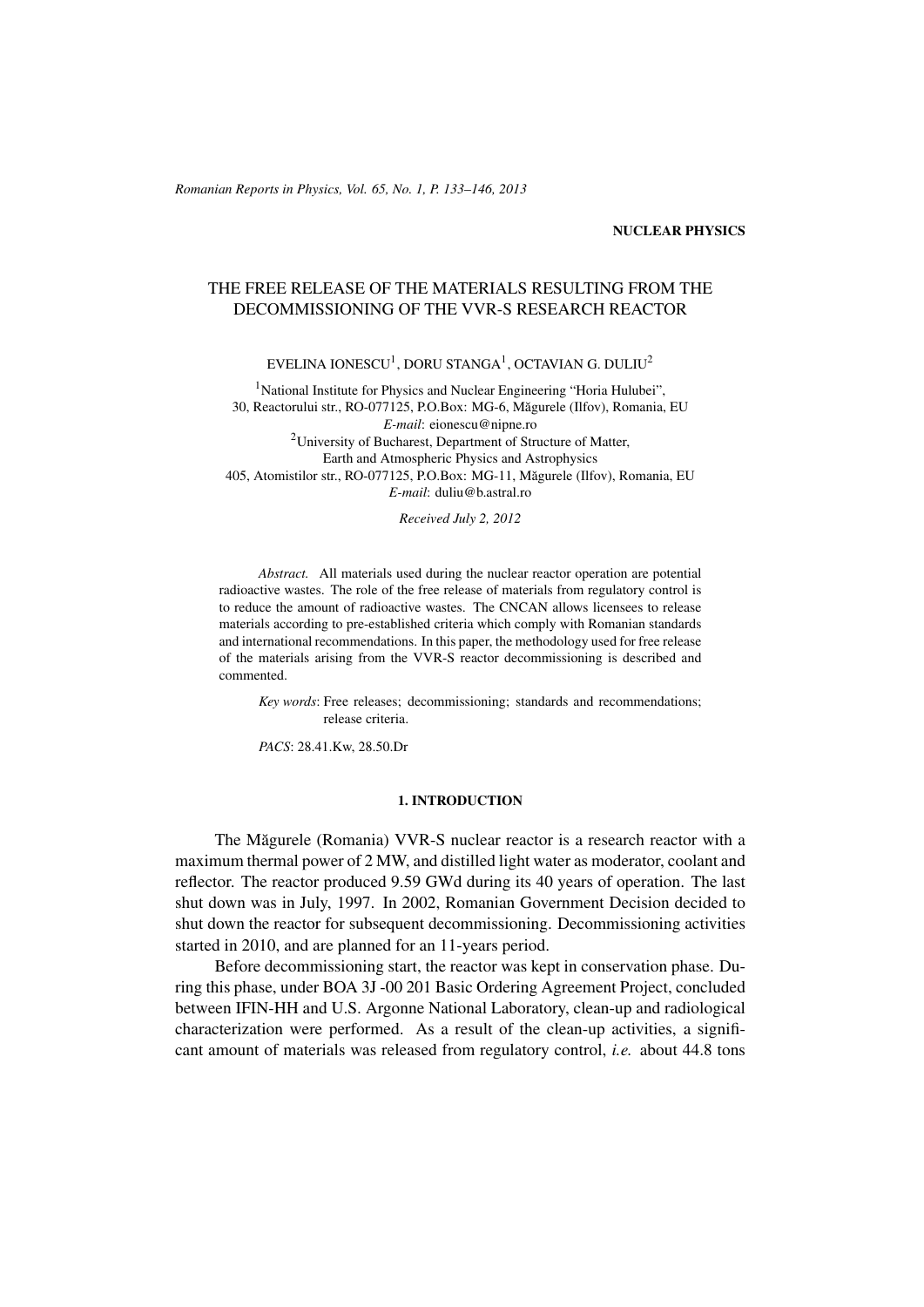collected from the controlled area and 64.8 tons from supervised area. Further, the information provided by the radiological characterization [1], was use to classify the materials to be released.

In reference [2], it is mentioned the radiological inventory estimation for the nuclear reactor block and the amount of radioactive waste and low activity materials which could to be released from regulatory control. These study results allowed us to appreciate that more than 80 % of the reactor block materials can be released.

#### 2. INTERNATIONAL RECOMMENDATIONS

It is worth mentioning that all international organizations provide special care to free release of materials from regulatory control by following a set of recommendations and guidelines, based on radiological risks, and special dedicated to this process.

### 2.1. INTERNATIONAL ATOMIC ENERGY AGENCY RECOMMENDATIONS

Safety standards [4,5] and supporting documents [6,7], published by IAEA are a set of regulatory-style publications that give an international consensus on the radiation protection principles. According to the radiation protection and safety basic principles, which were developed by the International Commission on Radiological Protection (ICRP) and the International Nuclear Safety Advisory Group (INSAG), IAEA introduced and defined, in 1996, the concepts of i.- exclusion, ii.- exemption and iii.- clearance which could be found in International Basic Safety Standards (BBS) [4].

- i. exclusion concept is related with the ionizing radiation excluded from Regulatory Control because the control is not possible. Excluded exposure examples, given in the BSS, are: exposure from  ${}^{40}$ K in the body, from cosmic radiation at the surface of the earth and from unmodified concentrations of radionuclides in most raw materials. Such sources are excluded from control by their nature. With regard to radiation sources, these shall be controlled before returning to the public by the following routes: exemptions or clearance.
- ii. exemption concept has concern with practices and sources within a practice which can be, *a priori*, exempted from standard requirements (not from legal framework), if exposures or risks shall be sufficiently small.
- iii. clearance concept is concerned with the removal of radioactive materials or radioactive objects within authorized practices from any further regulatory control. Various terms are used in different States to describe the clearance concept, *e.g.* free release [8].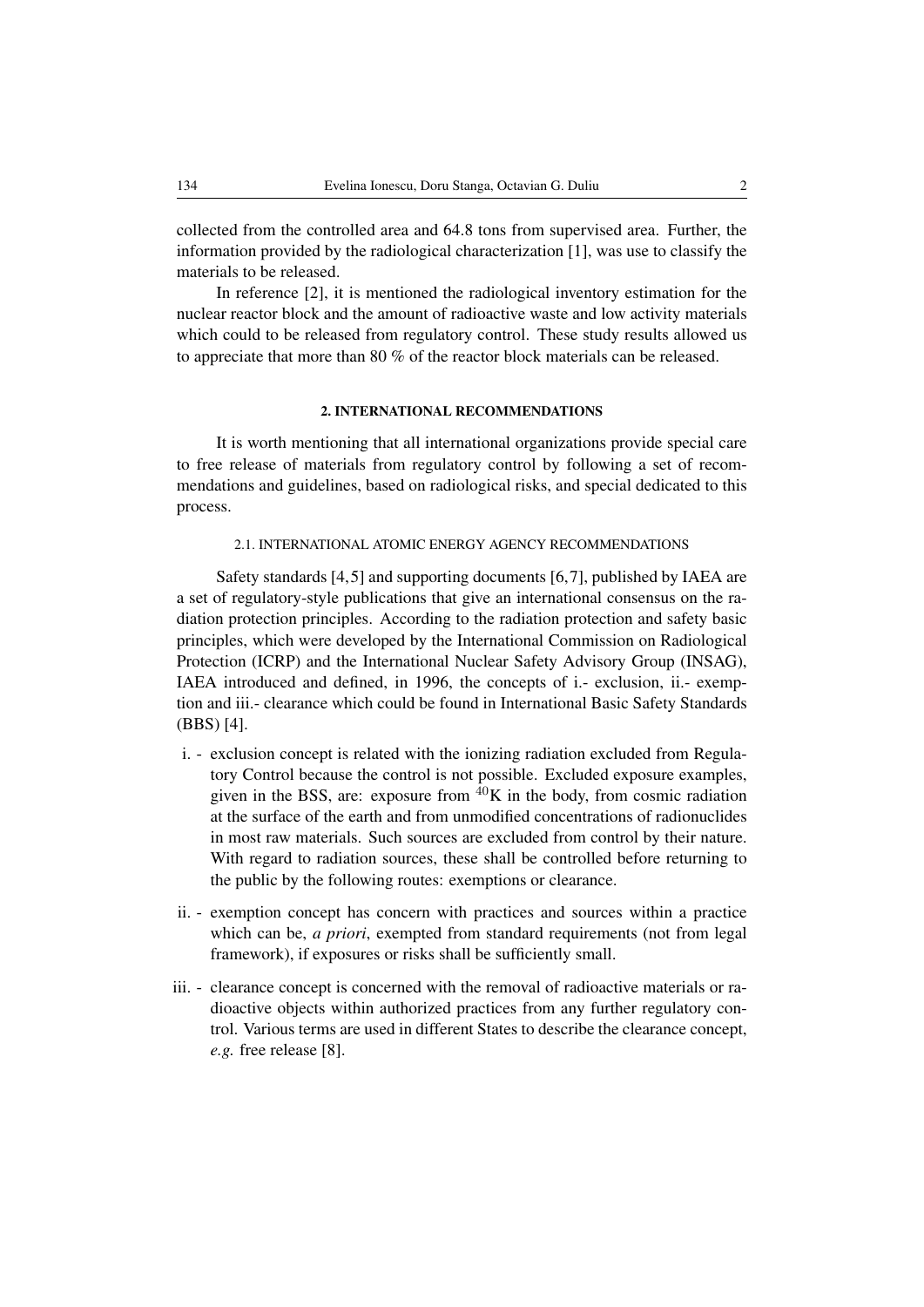IAEA published in 2004 the Safety Standards Series No. RS-G-1.7 [5],whose objective is to guide the national authorities on the application of the concepts of exclusion, exemption and clearance. Section 4 of RS-G-1.7 provides activity concentration levels (Bq/g) for exclusion, exemption and clearance. These levels were determined assuming that the exposures would be of the order of 10  $\mu$ Sv within a year. The methodology and parameters used to calculate these activity concentration levels were provided by the IAEA in the [6].

Over the last decade, IAEA Member States have made considerable efforts to develop consensus on application of the exclusion, exemption and clearance concept. In January this year, as response to the Member States requirement, IAEA provided in Safety Reports Series no. 67 [7], practical examples on the application of the exemption and clearance levels and the activities required for the demonstration of compliance with these levels.

### 2.2. EUROPEAN UNION STANDARDS

In the European Union (EU), national legislation on radiation protection is bound by the EURATOM Treaty to comply with the EUs general Basic safety standards [9]. This standard contains general provisions for clearance. European Commission has set levels of clearance and published them in the Series Radiation Protection (RP): clearance levels for metals RP 89 [10], clearance of buildings and building rubble RP 113 [11], unconditional clearance of all types of materials: RP 122 part I [12].

In 2010, the European Commission published the RP 157 [13] study that compares the guidelines recommended by the IAEA and EC on exemption and clearance levels. The comparison presented in this study is made between RP 122 [12] and RS-G-1.7 [5]. The RP 157 study provide values of the ratio between levels given in RP 122 and RS-G-1.7 and explanations for differences between calculated values of levels in these two documents.

#### 3. ROMANIAN REGULATIONS APPLICABLE TO THE FREE RELEASE

In Romania, the National Commission for Nuclear Activities Control (CN-CAN) is the national authority competent in exercising the regulatory activity, authorization and control in the nuclear field, as provided by the Law 111/1996, republished in 2010, regarding the safe deployment of nuclear activities. There are two types of CNCANs norms regulating the free release of the materials arising from authorized nuclear activity: (i) Radiological safety norms (NSR) and (ii) Norms on radioactive waste management (NDR).

Radiological Safety Fundamental Norms [15], which are included in the set of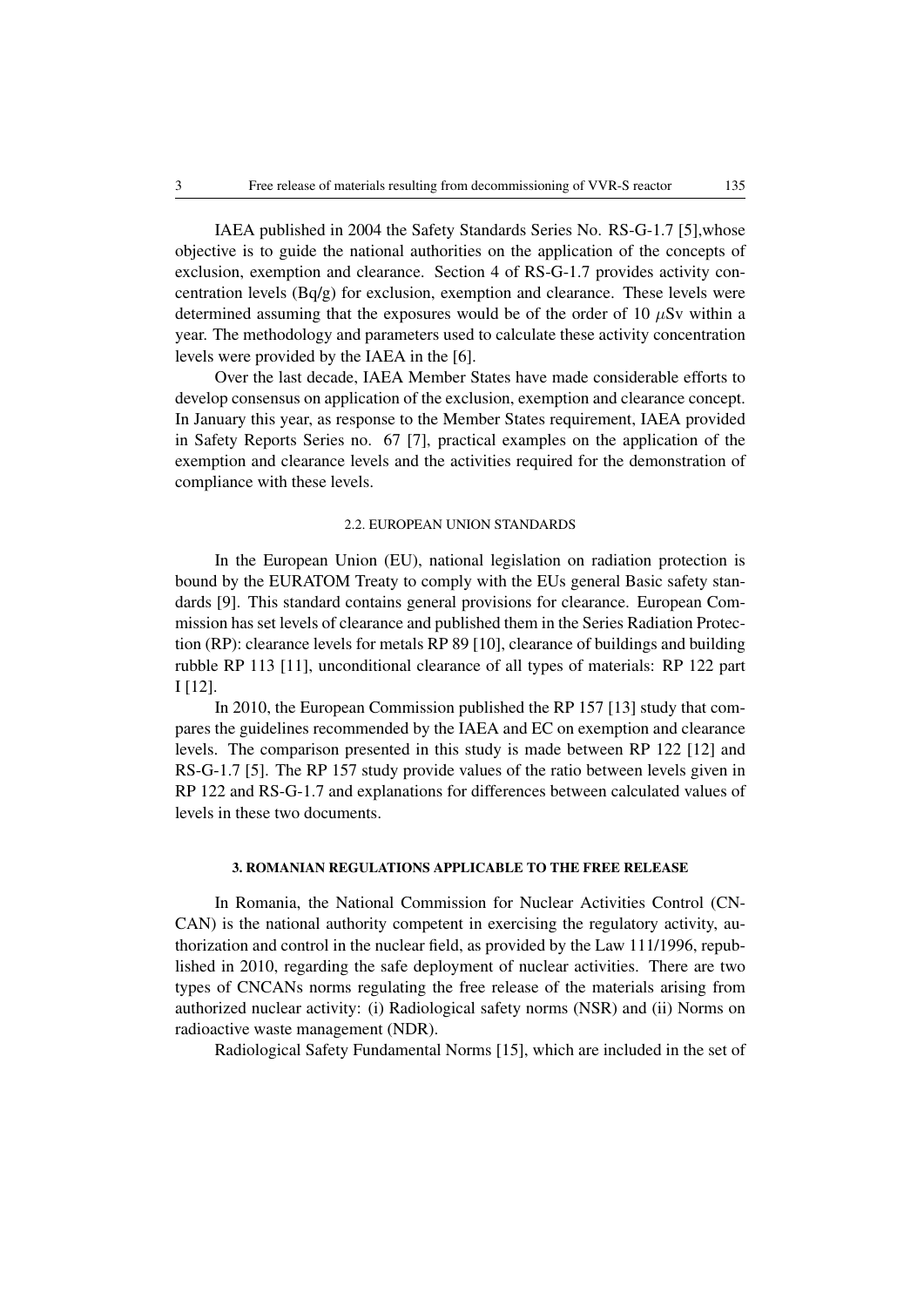| ,<br>r<br>л<br>" |
|------------------|
|------------------|

The exemption and release levels according to CNCAN NSR-01 [15].

| Exemption levels | Values established by CNCAN, expressed in terms of total and specific                                                                                                                                                                                                    |  |
|------------------|--------------------------------------------------------------------------------------------------------------------------------------------------------------------------------------------------------------------------------------------------------------------------|--|
|                  | activity, below which the practice is exempted from the authorization<br>requirements of NDR-02.                                                                                                                                                                         |  |
| Release levels   | Values, established by CNCAN, and expressed in the terms of activity<br>concentration and surface activity, below which radioactive materials,<br>regardless practice and subject to the authorization requirements, can<br>be released from the requirements of NDR-02. |  |

norms dedicated to radiological safety, are based on the Council Directive 96/26/EU-RATOM [9] and on the IAEA BSS [4] conditions. The levels of exclusion and exemption are given by CNCAN in Annex 2 of these Norms. Its contents are explained in the terms of exemption levels and release levels as illustrated in Table 1.

Norms concerning the release from regulatory control of materials arising from authorized nuclear activities [16] include the set of norms dedicated to radioactive waste management. Objective of these norms is to release the materials resulting from nuclear activities in such a manner, that the radioactivity content of these materials shall not involve a significant risk for public and environment. It is considered that the risk is not significant for public and environment if after the release, as a result of analyzing exposure pathways, it is unlikely that the annual effective dose of any person from the public to exceed 10  $\mu$ Sv and it is practically impossible to exceed 100 µSv.

The release of materials from the regulatory control could be unconditional or conditional. In the first case, the materials can be subsequently used without any restriction. In order to accomplish that, the material must meet the exclusion requirements of the NSR-01 [15] Annex 2 in the case of a single radionuclide. For a mixture of radionuclides, according to the norm NDR-02 [16], the release criterion is:

$$
\sum_{i=1}^{n} \frac{\Lambda_i}{RL_i} < 1\tag{1}
$$

where *n* is the number of radionuclides in the material,  $\Lambda_i$  and  $RL_i$  are the specific activity and release level corresponding to the  $i$ -th nuclide.

In the case of the conditional release, the materials can be recycled / reused only according to the release conditions. According to the norm NDR-02 Annex 2, the authorization holder must get in advance the Ministry of Health authorization and CNCAN approval for using higher values for release levels than those given by NSR-01 for the respective materials. For release levels compliance verification, according to NDR-02, the following methods of measurement are recommended by CNCAN, as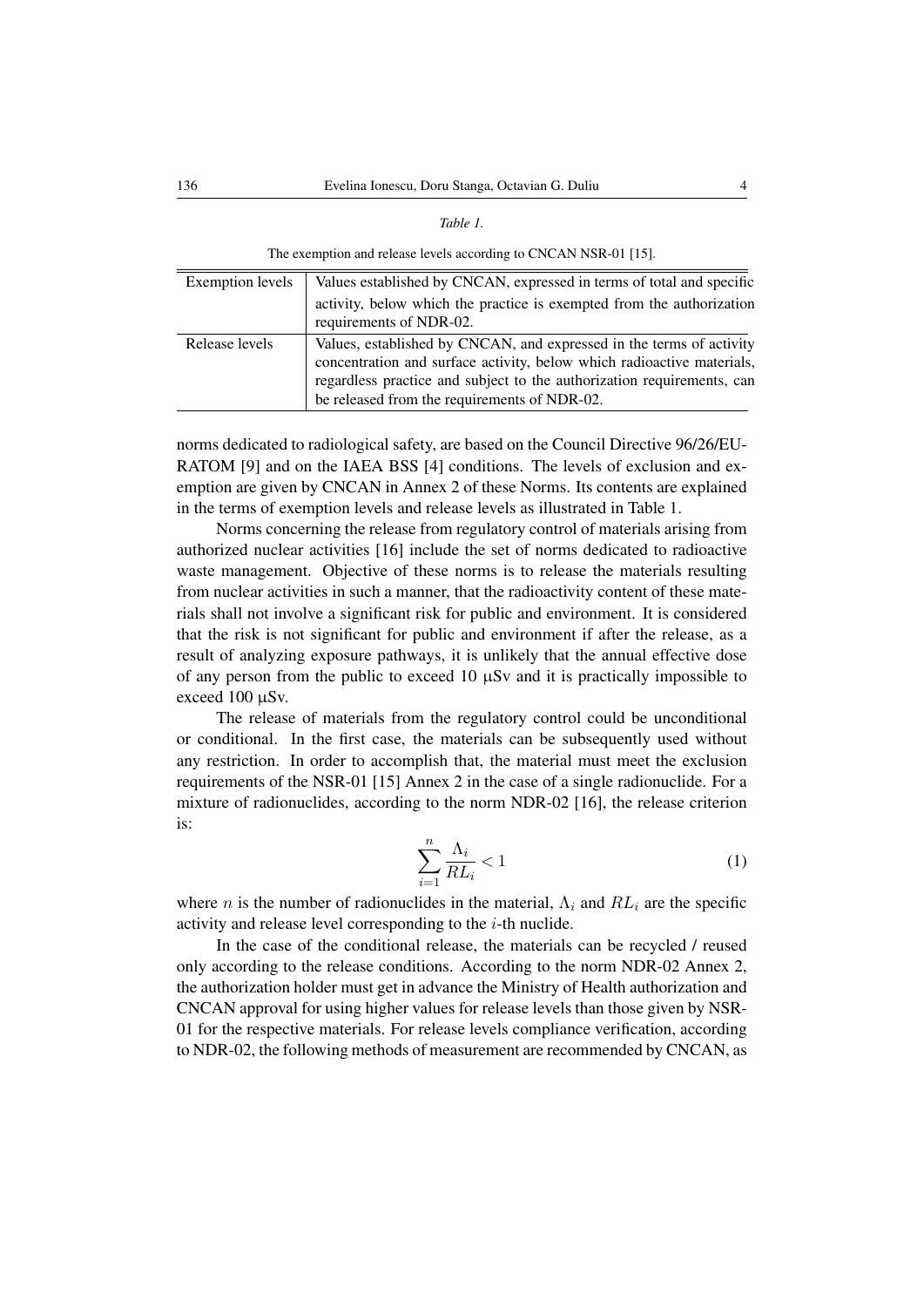appropriate: (i) direct measurements, (ii) laboratory measurements for representative samples, (iii) use of scaling factors properly derived, (iv) other methods accepted by CNCAN.

# 4. SELECTION OF MONITORING TECHNIQUES AND INSTRUMENTS USED FOR FREE RELEASE

The selection of monitoring techniques and instruments depend primarily on the radionuclide or radionuclide mixture which has to be measured. As a result, it is important to know the radionuclide inventory of a nuclear reactor. The radionuclide inventory of the VVR-S, Măgurele reactor is due to reactor operation, radioisotope production in hot cells, depleted uranium processing and research activities. Due to the fact that the VVR-S Măgurele reactor was shut down 15 years ago, only radionuclides with half live higher than one year have a significant contribution to the radionuclide inventory. In Table 2, are shown the major possible radioactive contaminants in the VVR-S reactor, their radiations, their half lives and the release levels specified by NDR-02.

As it is shown in Table 2, radioactive contaminants from VVR-S reactor can be measured by gross beta-gamma counting, gross alpha counting and gamma spectrometry. The activity of hard-to-detect radionuclides is difficult to be measured, but it can be correlated with the activity of key radionuclides (nuclides that emit strong gamma rays,  $e.g.$  <sup>60</sup>Co) by means of scaling factors. The values of the scaling factors thus calculated could be found in the Table 3 of Ref. [2].

The radionuclide inventory of VVR-S nuclear reactor falls into two categories: surface contaminated materials and bulk contaminated or neutron activated materials. Three measurement techniques are used for free release of materials: bulk monitoring (especially for gamma emitters), surface monitoring (predominantly for beta and alpha emitters) and radiochemical analysis. The last is often used to determine the nuclide composition of a given object or a waste stream.

### 4.1. SELECTION OF MONITORING TECHNIQUES AND INSTRUMENTS FOR SURFACE CONTAMINATION IDENTIFICATION AND MEASUREMENT

Surface contamination surveys are performed using both scans and static direct measurements. If necessary, smear samples can also be used for non-fixed contamination indirect measurements. Monitoring of the surface contamination is based on the use of hand-held instruments which should have a Minimum Detectable Activity (MDA) less than the applicable release criterion. An important aspect of release surveys is to adequately assess the background levels associated with specific materials, by using materials that have no reasonable potential to be contaminated. Scanning is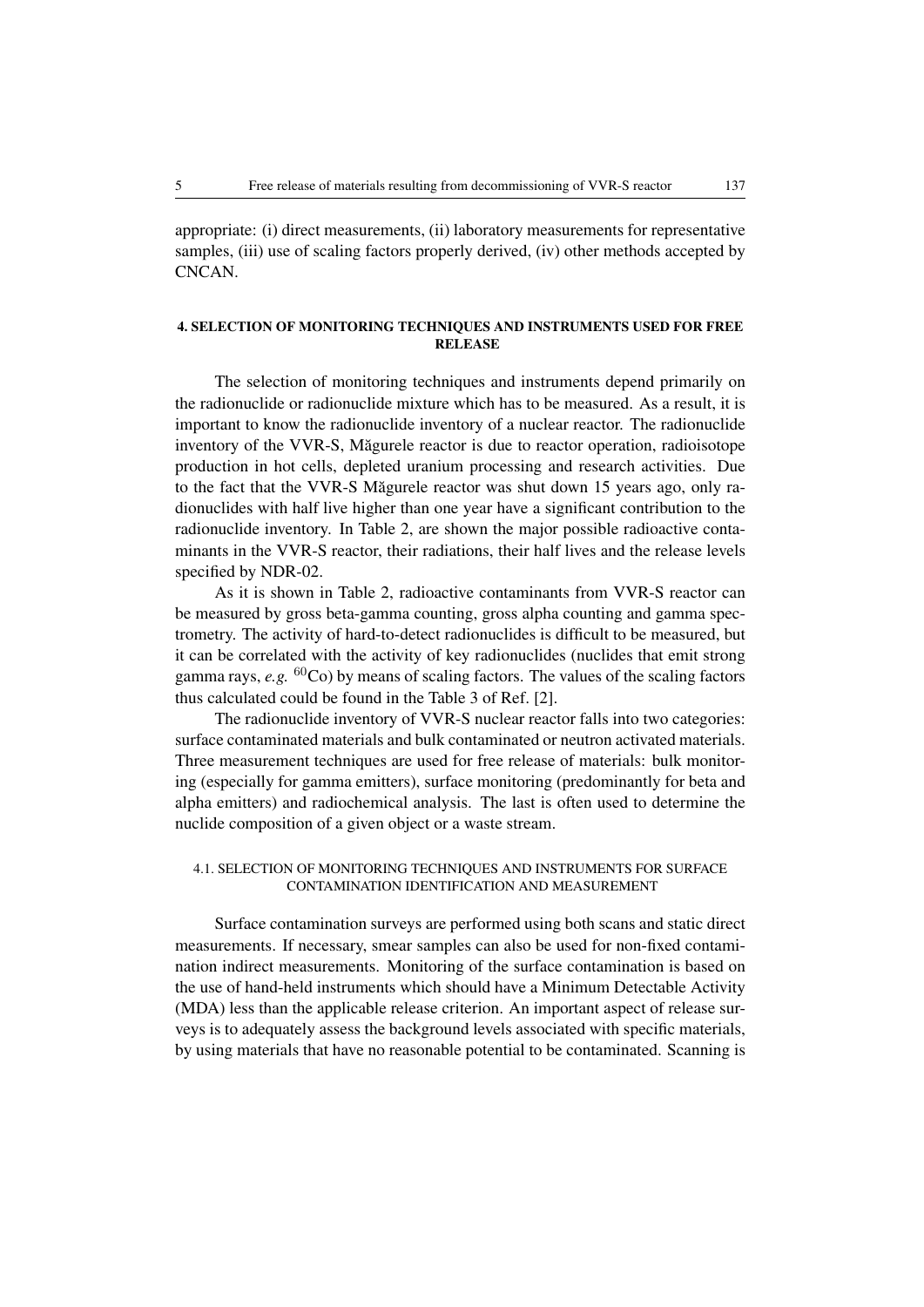Major possible radioactive contaminants due to the VVR-S reactor operation

| Remarks                                     |  |  |  |  |  |  |  |
|---------------------------------------------|--|--|--|--|--|--|--|
|                                             |  |  |  |  |  |  |  |
|                                             |  |  |  |  |  |  |  |
| Activation products<br>$\overline{\rm ^3H}$ |  |  |  |  |  |  |  |
|                                             |  |  |  |  |  |  |  |
|                                             |  |  |  |  |  |  |  |
|                                             |  |  |  |  |  |  |  |
|                                             |  |  |  |  |  |  |  |
|                                             |  |  |  |  |  |  |  |
|                                             |  |  |  |  |  |  |  |
|                                             |  |  |  |  |  |  |  |
|                                             |  |  |  |  |  |  |  |
|                                             |  |  |  |  |  |  |  |
| <b>Fission</b> products<br>$^{137}Cs$       |  |  |  |  |  |  |  |
|                                             |  |  |  |  |  |  |  |
| Actinides<br>$^{138}\!\mathrm{U}$           |  |  |  |  |  |  |  |
|                                             |  |  |  |  |  |  |  |
|                                             |  |  |  |  |  |  |  |
|                                             |  |  |  |  |  |  |  |

hd - hard to detect radionuclide; kr - key radionuclide

performed in order to identify areas with elevated activity and determine the degree of homogeneity of contaminated surfaces. Alpha and beta radiation measurements are mainly performed using scintillation detectors, proportional and Geiger-Muller counters. The majority of these detectors are planar detectors with a thin entrance window. The detectors result is expressed in counts per second, which then must be converted to usable physical quantities, generally (Bq/cm<sup>2</sup>). According to ISO 7503-1 [17], the surface activity  $\Lambda_S$  of the fixed and non-fixed contamination, in (Bq/cm<sup>2</sup>), is given by the following equation

$$
\Lambda_S = \frac{R_T - B}{\varepsilon_i \varepsilon_s S},\tag{2}
$$

where  $R_T$  is the total count rate, in reciprocal seconds; *B* is the background count rate, in reciprocal seconds;  $\varepsilon_i$  is the instrument efficiency for beta radiation;  $\varepsilon_i$  is the efficiency of the contamination source.

*In situ*, the contamination surfaces efficiency determination is difficult to assess and depends on the type of material and contamination distribution in depth. A new method [18] has been developed for determining the efficiency of the large-area beta sources. This method is based on the measurement of the transmission coefficient of beta particles through a thin aluminum foil, and it was used for determining the efficiency of a  $\frac{90}{ST}$  reference source. On this method basis, we propose to determine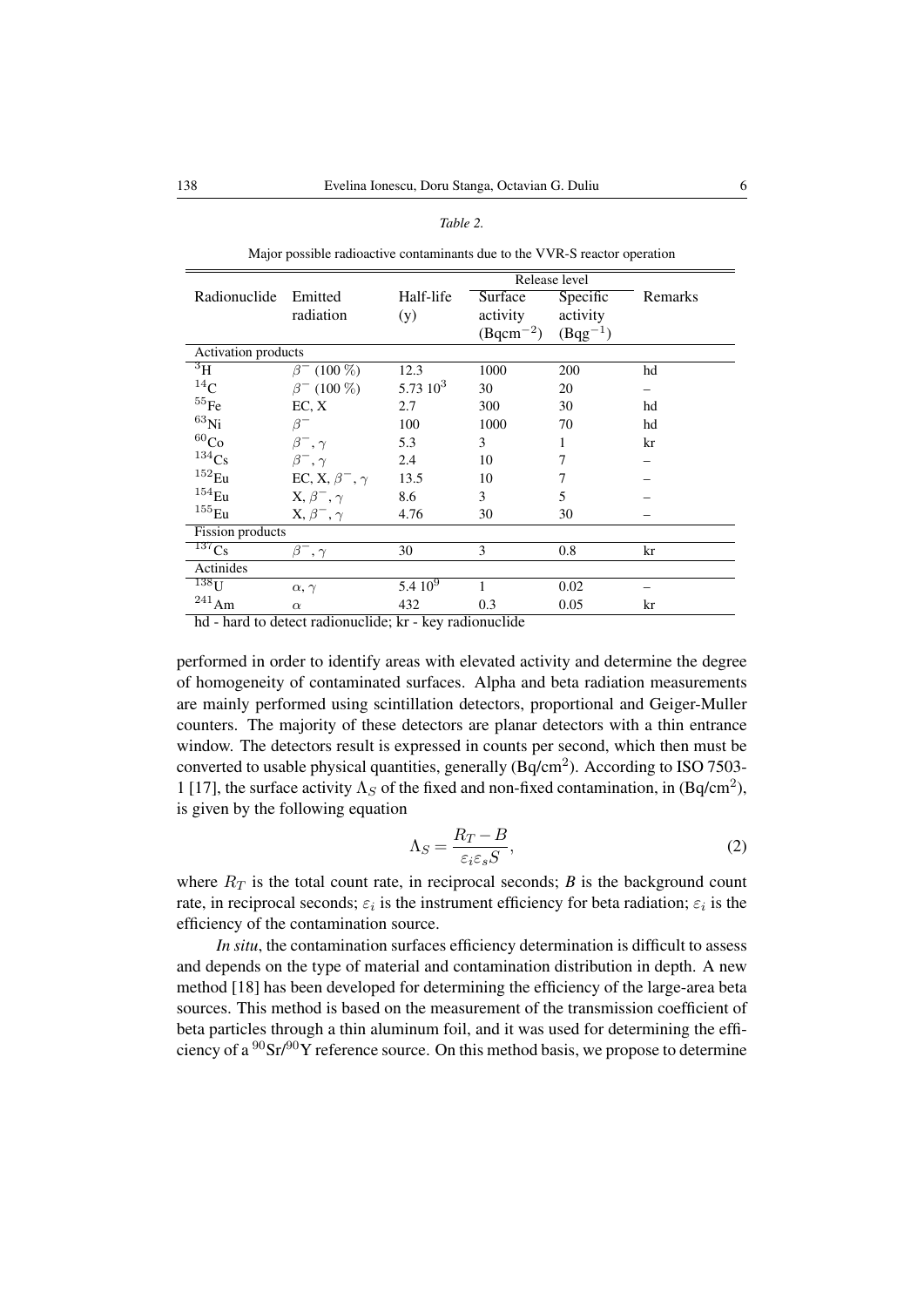the efficiency for different materials types from the VVR-S reactor decommissioning and for the radionuclides of interest.

In some case, where large concrete surfaces or soils have to be monitored to low levels for unrestricted release, gamma spectrometry might be operated. However, regarding the measuring times, this method is not advisable on surfaces area less than  $1 \text{ m}^2$ , which has to be compared with the averaging area accepted by the national authorities. Gamma gross counting can also be operated, either with plastic scintillators, or with more efficient inorganic scintillator such as NaI(Tl). Because of the poor resolution of NaI(Tl), this type of detector is not suitable for the identification of complex mixtures of gamma emitting radionuclides. Scenarios requiring such analyses involve detectors with higher resolution such as HPGe detectors.

## 4.2. SELECTION OF MONITORING TECHNIQUES AND INSTRUMENTS FOR NEUTRON ACTIVATED MATERIALS

Various techniques are available for the measurement of specific activity (Bq/g). They are appropriate when either neutron activation has taken place or where contamination has diffused into or become mixed with the material in question. Circumstances may arise when materials were contaminated with alpha and beta radionuclides which have negligible X and gamma emissions. Such radiations (alpha and beta) are difficult to detect in bulk samples. The very limited range of alpha and beta radiations dictates that only the surface or near surface of a sample contributes to the signal. Hence it will be essential that either any measurement sample is homogeneous or sufficient samples are taken from an inhomogeneous material to allow a confident calculation of the specific activity of a bulk sample equal to the permitted averaging mass.

Gamma spectrometry or gross gamma activity measurements are usually performed for measuring the specific activity of activated materials arising from the decommissioning of nuclear reactors. Gamma spectrometry techniques can be divided into two categories: (i) high resolution gamma spectroscopy (HRGS) and (ii) low resolution gamma spectroscopy (LRGS). Gamma spectrometric techniques involve measuring the energy spectrum of the gamma-rays originating in the sample and using specific features within this spectrum to identify and differentiate between

| Nuclide           | MDA kg m <sup><math>-3</math></sup> |                                  |                                  |  |  |
|-------------------|-------------------------------------|----------------------------------|----------------------------------|--|--|
|                   | Density $(0.3 \text{ gcm}^{-3})$    | Density $(0.5 \text{ gcm}^{-3})$ | Density $(1.0 \text{ gcm}^{-3})$ |  |  |
| 60C <sub>c</sub>  | 0.38                                | 0.48                             | 0.74                             |  |  |
| 137C <sub>c</sub> | 0.56                                | 0.75                             | 1.10                             |  |  |

MDA of ISOCART system in the measurement of 200 litre drums.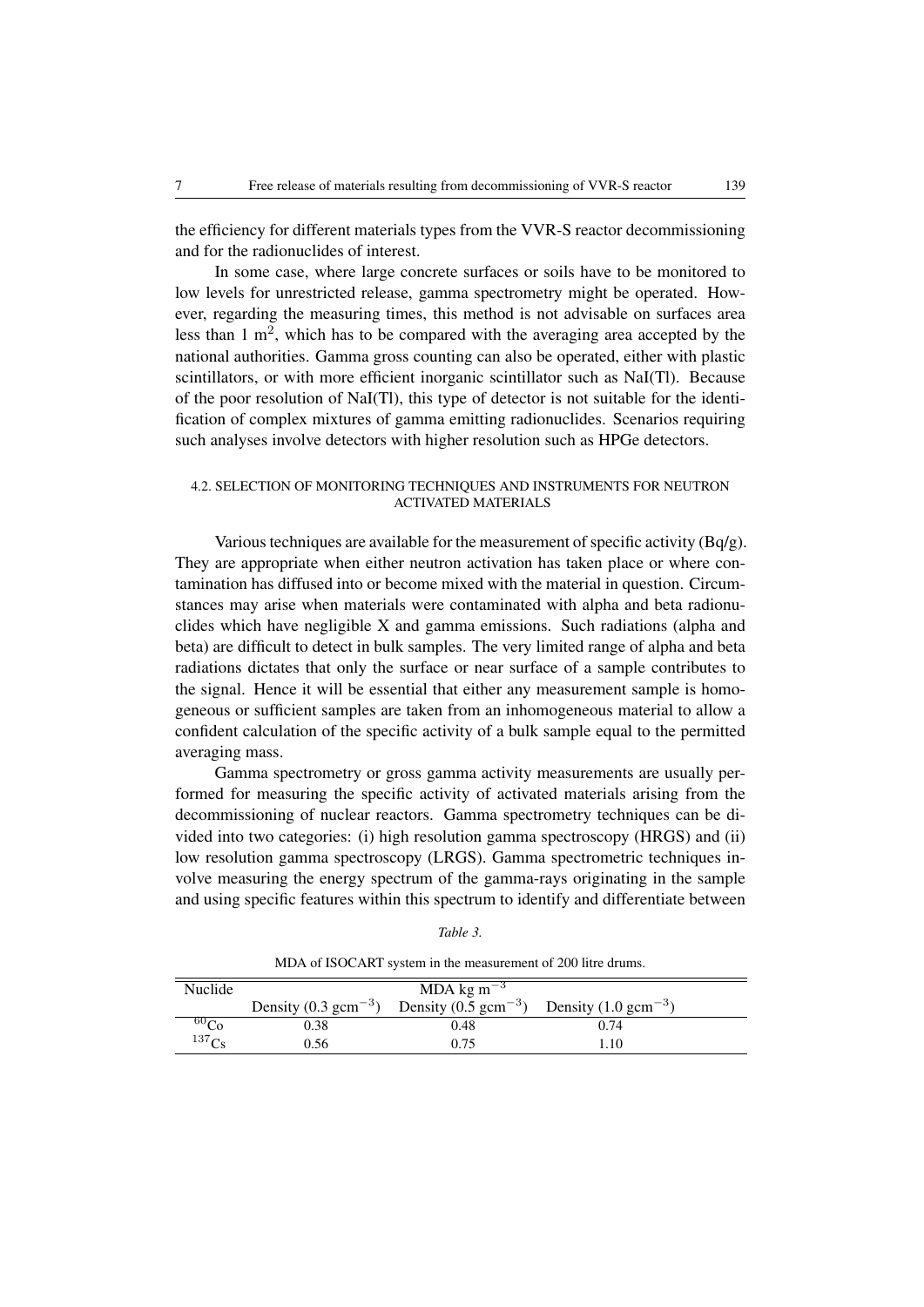gamma-rays from different isotopes as well as to quantify the amount present. Gross gamma counting simply counts the total number of gamma-rays reaching the detector without heed of their energy (some threshold selection criterion may be applied).

Mobile and hand held instruments with spectrometer capabilities are very useful for *in situ* measurements. They vary from completely self-contained instruments to instruments which acquire and store spectra, and require connection to a personal computer for interpretation.

ISOCART Mobile Assay System is an ideal solution when the measuring instrument has to be frequently moved. It provides all necessary hardware and software, with a choice of detectors and collimators in a highly mobile format. Also, ISOCART spectrometric system for waste assay is versatile due to its ability to measure a wide range of waste containers and different objects. The detection efficiency of the ISOCART system for a given energy depends not only on the energy and experimental set up, but also on the radionuclide. Thereby, a comprehensive experimental calibration would require the measurement of an enlarged number of standards, one for each geometry and matrix of interest, containing certified activities for each radionuclide that is present in the real samples. This task is almost impossible for the majority of the matrices and radionuclides. A better solution for determining the detection efficiency is the application of specific methods of calculation. A computation procedure, based on Monte Carlo simulation of spectrum and detection efficiencies for ISOCART system used currently for the radioactive waste drums measurement, was developed by Radu and Sima [19]. ISOCART system can be used for the purpose of free release of materials from the regulatory control because it has a low Minimum Detectable Activity (MDA). In view of this, Table 3 shows, according to the ORTEC online documentation [20], the typical detection limits in the measurement of 200 litre drums containing  ${}^{60}Co$  and  ${}^{137}Cs$  by using a 80 % relative efficiency HPGe detector.

The CCM grind box monitor is an example of gross gamma counting technique based on the utilization of plastic scintillator detectors. It is used for release measurement of grid boxes filled with system components, demolition materials etc. The monitor is based on the CCM (Cobalt Coincidence Method), which is  ${}^{60}$ Co nuclide specific detection, spatially focusing and even has no cross-sensitivity against interference from ambient dose rate. It consists of four plastic scintillation detectors,  $1000\times500\times100$  mm, with integrated photomultiplier and voltage divider. One detector is mounted on each side of the assembly. The efficiency of the detector arrangement, related to  $4\pi$  geometry (measured under operation conditions, point source in centre position) are 0.4 (s<sup>-1</sup>/Bq) for integrally or respective 0.003 (s<sup>-1</sup>/Bq) measured in CCM mode for <sup>60</sup>Co radionuclide. Integral background is around 5000 cps/per detector and around 5 cps sum for CCM mode. During measurement, the system shows in the main measuring program window  ${}^{60}Co$  CCM,  ${}^{60}Co$  window,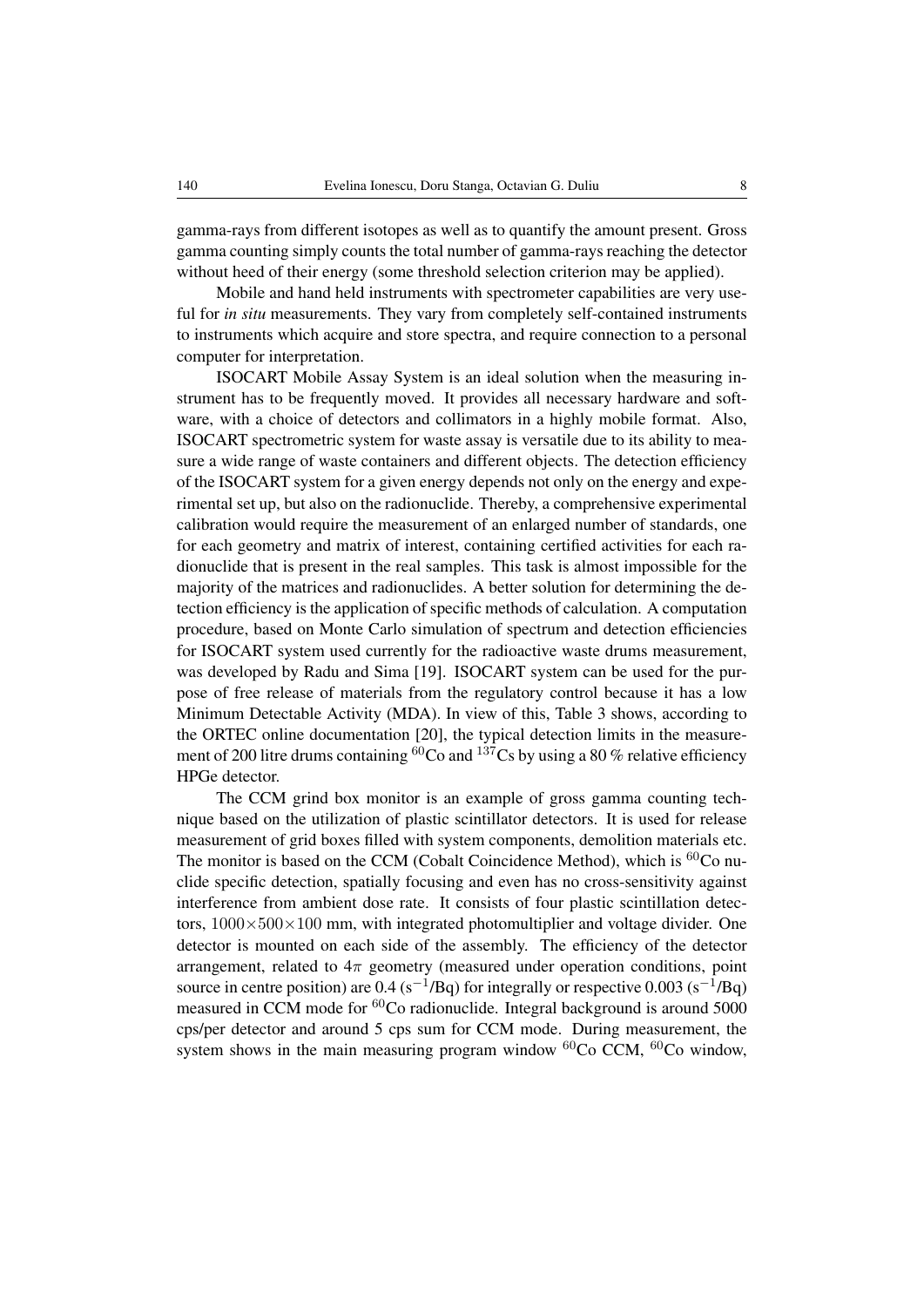$137Cs$  window and integral activities (in kBq, Bq/cm<sup>2</sup> or Bq/g), as well as the detection limits currently reached in percentage of detection limit values adjusted by the user.

### 5. THE METHODOLOGY USED FOR FREE RELEASE OF THE MATERIALS ARISING FROM THE DECOMMISSIONING OF THE VVR-S REACTOR

All materials (equipment, components or parts of equipment, tools and devices or any other object) used during the nuclear reactor operation are potential radioactive wastes. The role of the free release of materials from regulatory control is to reduce the amount of radioactive wastes, demonstrating that these materials meet the release criteria.

To demonstrate the compliance with the release levels specified by NDR-02, the free release of materials from the VVR-S reactor is conducted within an appropriate program of quality assurance. The methodology used for free release of contaminated materials arising from the decommissioning of the VVR-S reactor includes three stages: preliminary stage, decision stage and reporting to CNCAN stage. It allows a gradual approach and an iterative release process in order to obtain a high level of confidence that the requirements of the NDR-02 are fulfilled. In the case of neutron activated materials, an average value of the specific activity (Bq/g) over a specified value of the mass is measured using different methods (usually gamma spectrometric methods).

#### 5.1. PRELIMINARY STAGE

Figure 1 presents the steps to be followed in the preliminary stage. The result of this stage is the material placement in one of the three classes of potential contamination or/and activation. According to NUREG 1761 [21], the classification of materials is done as follows:

Materials from Class 1 are those materials that have a high potential for contamination or/and neutron activation and a high probability for exceeding release levels. These materials were in direct contact with radioactive materials or were located in the reactor block and activated.

Materials from Class 2 are those materials that have a small potential for contamination or/and activation, but are not expected to exceed the release levels. These materials include those items that are within controlled area, but are not expected to have contamination.

Materials from Class 3 include those materials that were not activated, and either it is not expected to contain any contamination, or it is expected to contain contamination less than release levels. The most important activities performed in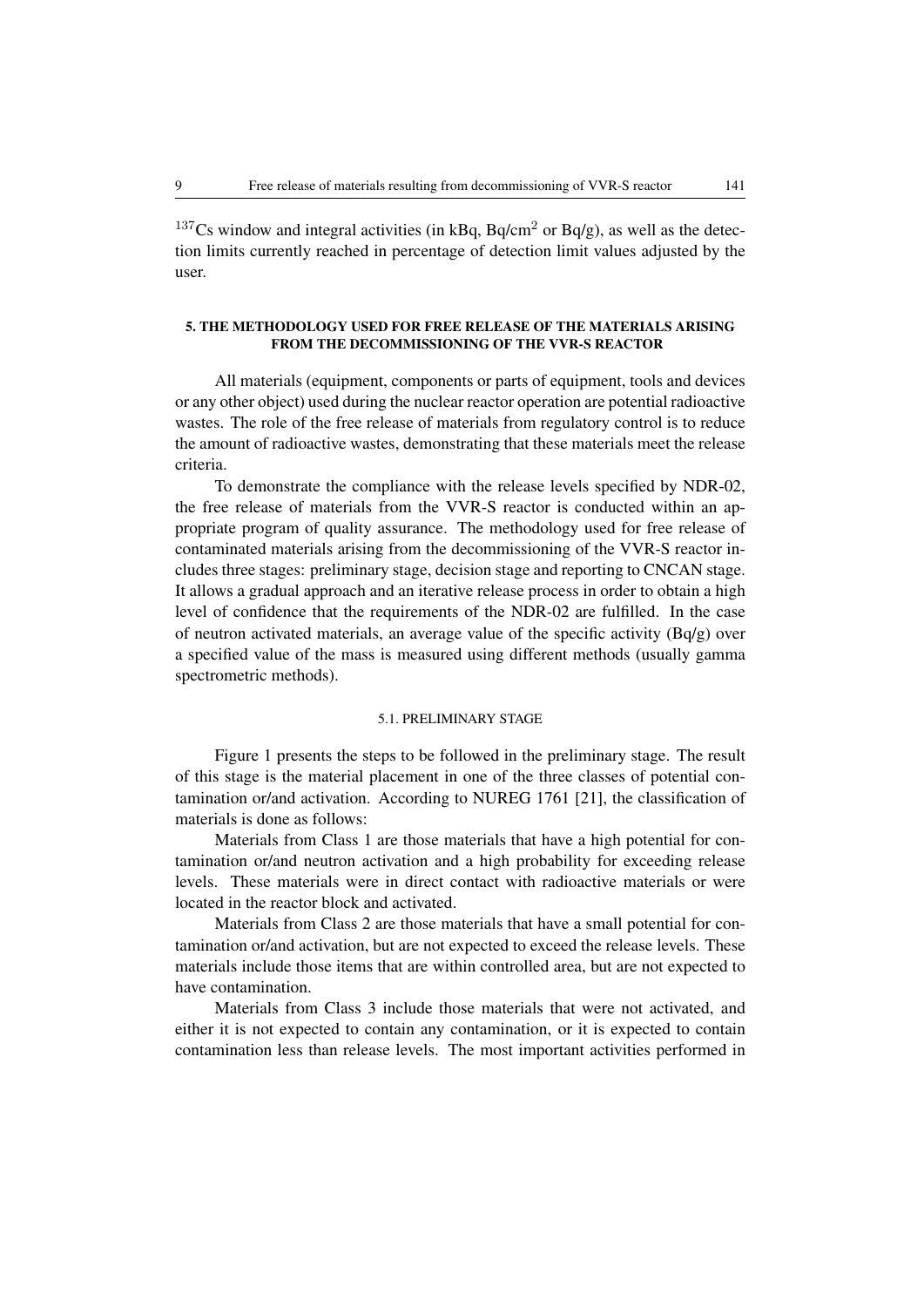

Fig. 1 – Flow-chart illustrating the methodology used for the free release of the materials arising from the VVR-S reactor: preliminary stage.

the preliminary stage are: (i) physical description of materials; (ii) collecting and evaluating information concerning the materials location and operating history; (iii) evaluating and documenting the contamination or activation potential and evaluating the nature of contamination. Based on the information obtained from the activities above mentioned, the classification of materials can be done according to NUREG 1761 [21].

### 5.2. DECISION STAGE

In the decision stage (Figs. 2 and 3), is presented the selection of measurement techniques depending on the material classification (see Fig. 2). As stated in the preliminary stage classification, this is based on the potential of contamination or activation and on the release levels.

Comparing the results from surface activity (Bq/cm<sup>2</sup>) or specific activity (Bq/g) with the release levels specified by norms, each material route is established as follows: (i) For 3 and 2 class materials, which meet the conditions stipulated in the NDR-02 [16] and below the exclusion level of the NSR-01 (2000) Annex 2 [15], unconditional release documentation is prepared. Materials that do not meet these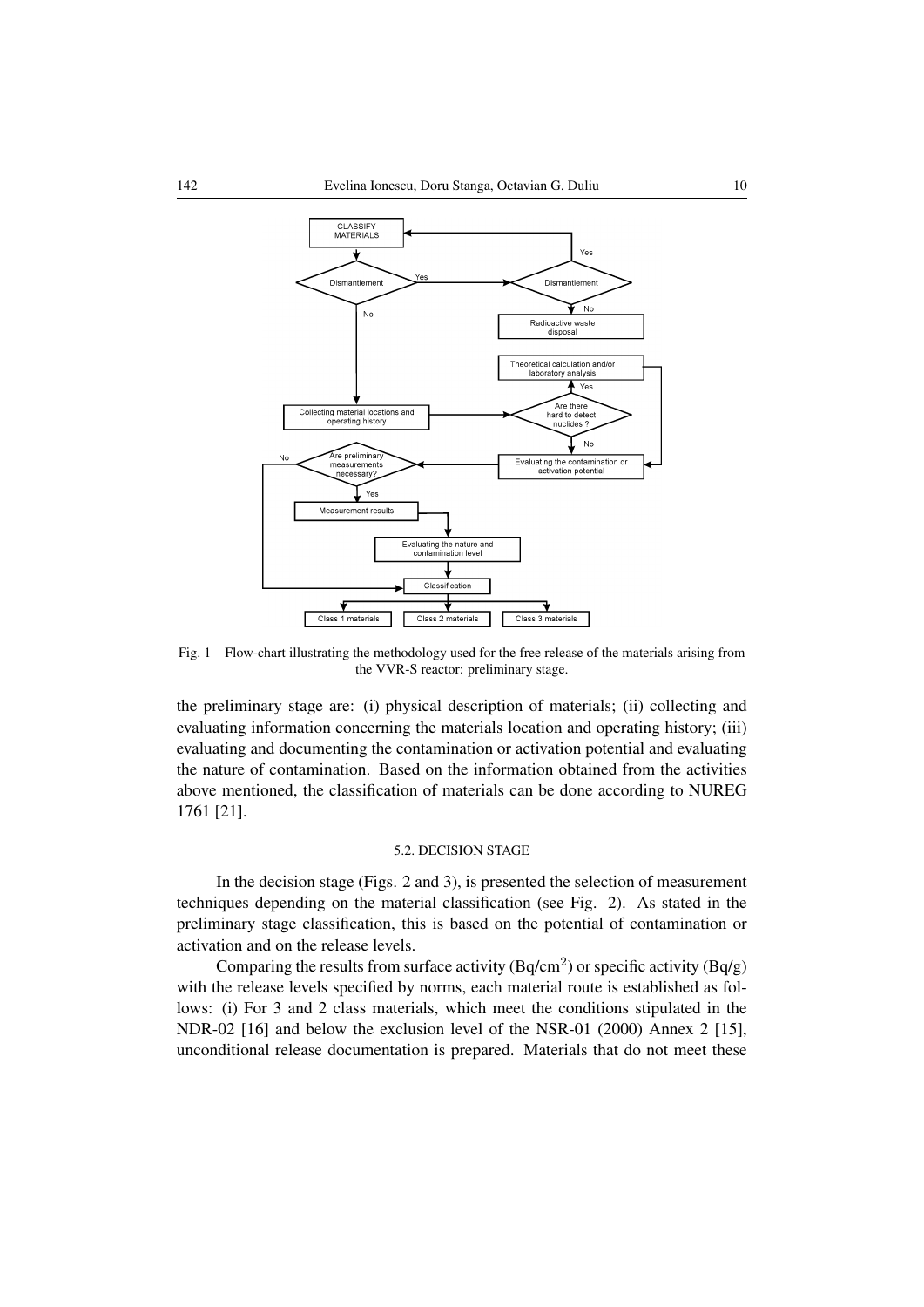

Fig. 2 – Flow-chart illustrating the methodology used for the free release of the materials arising from the VVR-S reactor: decision stage for materials of classes 2 and 3.

conditions are reclassified as Class 1. (ii) For Class 1 material, a technical and economical analysis is prepared, in order to determine whether their decontamination is effective.

For these materials, which are above the level of exclusion, the possibility to be unconditionally released, accordingly to NDR-02 Annex 2, is analysed. Materials that do not meet authorization release requirements shall be treated as radioactive waste. The solid materials that do not meet exclusion requirements of the NSR-01 Annex 2, but meet the provisions of the NDR-02 Annex 2, can be released only if the authorization holder gets in advance the Ministry of Health (MH) authorization and the CNCAN approval for using the obtained values as release levels for the respective materials, according to NDR-02 Annex 2.

#### 6. CONCLUSIONS

The presented methodology regarding free release of the materials arising during the decommissioning of the VVR-S, Măgurele reactor, complies with all Roma-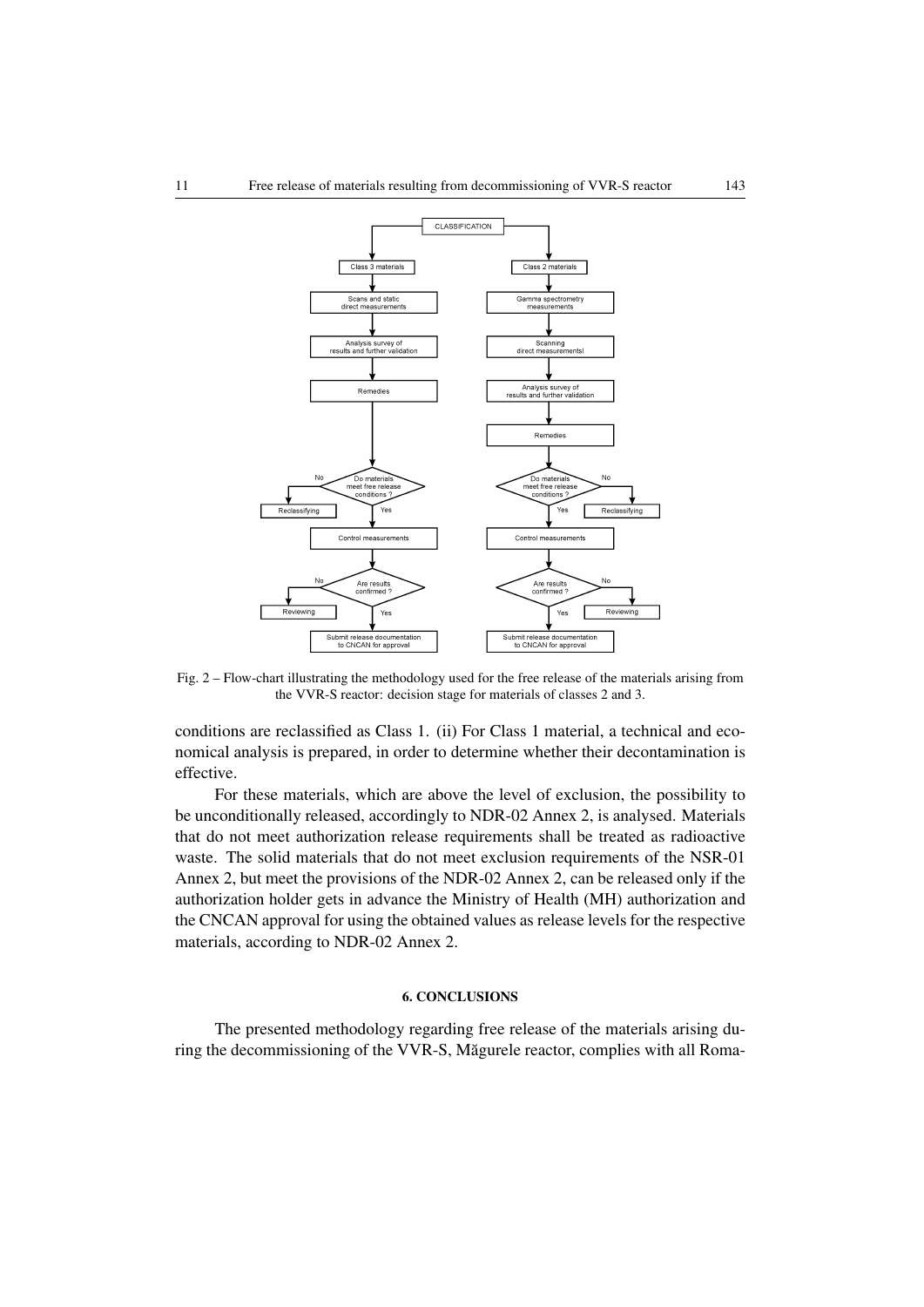

Fig. 3 – Flow-chart illustrating the methodology used for the free release of the materials arising from the VVR-S reactor: decision stage for materials of class 1.

nian standards and international recommendations that regulate the nuclear industry.

In terms of measurement, this strategy meets the CNCAN requirements, and it comprises at least the following six steps: grouping of materials to be measured in order to ensure the radionuclides spectrum homogeneity assessment of radionuclides spectrum for the materials to be released by sample analyses, taking into account all pertinent information about the materials operational history choosing of the suitable measurements method in order to demonstrate the released levels observance choosing of the suitable measurement instruments and their appropriated calibration establishing of the appropriate measurement, recording and reporting.

By applying this methodology, we estimate that about 110 tons of materials could be unconditionally release so far. To this should be add the amount of about 582 tons of materials resulting from the decommissioning and dismantling of the VVR-S Măgurele reactor block.

Therefore, it is of a great importance for the decommissioning process, to demonstrate that the global activity of a large part of these materials is below the norm limits and could be free released from regulatory control.

*Acknowledgements.* The author E.I. would like to acknowledge that this work was partially done in fulfilment of the request to accomplish here Ph.D. thesis within the Doctoral Studies School of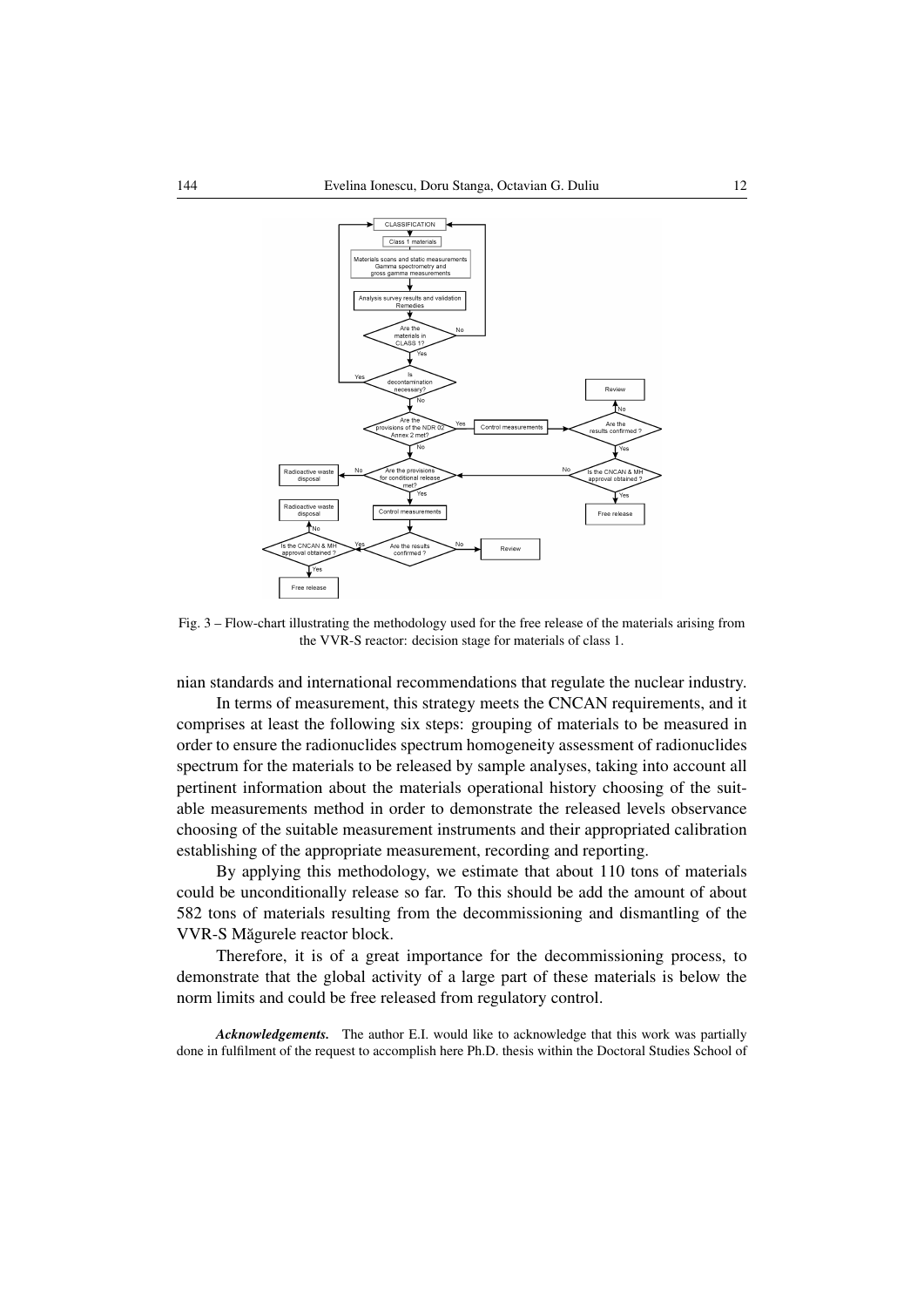the Physics Department of the University of Bucharest.

#### **REFERENCES**

- 1. D. Stanga, E. Ionescu, D. Radu, *Characterization survey report, Support document for Decommissioning project of VVR-S Magurele Nuclear Reactor ˘* , BOA 3J-00 201, Horia Hulubei National Institute of Research and Development for Physics and Nuclear Engineering, Măgurele (2006).
- 2. E. Ionescu, D. Gurau, D. Stanga, O.G. Duliu, Romanian Reports in Physics 64(2), 387-398 (2012).
- 3. M. Klein, S. Moers, Applied Radiation and Isotopes 53, 323-329 (2000).
- 4. IAEA, International Basic Safety Standards for Protection against Ionizing Radiation and for the Safety of Radiation Sources (BSS) Safety Series No. 115, Vienna (1996).
- 5. IAEA, Application of the Concepts of Exclusion, Exemption and Clearance, IAEA Safety Standards Series No. RS-G-1.7, Vienna (2004).
- 6. IAEA, Derivation of Activity Concentration Values for Exclusion, Exemption and Clearance, Safety Reports Series No. 44, Vienna (2005).
- 7. IAEA, Monitoring for Compliance with Exemption and Clearance Levels, Safety Reports Series No. 67, Vienna, (2012).
- 8. IAEA, Safety Glossary, Terminology Used in Nuclear Safety and Radiation Protection, (2007)
- 9. COUNCIL OF THE EUROPEAN UNION, Council Directive 96/29/EURATOM of 13 May 1996 laying down basic safety standards for the protection of the health of workers and the general public against the dangers arising from ionizing radiation, OJ no. L 159, 1-114 (1996).
- 10. EUROPEAN COMMISSION, Recommended radiological protection criteria for the recycling of metals from the dismantling of nuclear installations, Radiation Protection No. 89, Luxemburg (1998).
- 11. EUROPEAN COMMISSION, Recommended radiological protection criteria for the clearance of buildings and building rubble from the dismantling of nuclear installations, Recommendations of the group of experts set up under the terms of Article 31of the Euratom Treaty, RP 113 (2000).
- 12. EUROPEAN COMMISSION, Practical use of the concepts of clearance and exemption Part I: Guidance on General Clearance Levels for Practices; Recommendations of Group of Experts established under the terms of Article 31 of the Euratom Treaty; RP no. 122, Luxemburg (2000).
- 13. EUROPEAN COMMISSION, Comparative Study of EC and IAEA Guidance on Exemption and Clearance Levels, RP no.157, (2010).
- 14. Anonymous, Law no.111/1996, Regarding the carrying out of nuclear peaceful activities under conditions of security, republished with up-to-date modifications. First published in Official Bulletin 267 of October 29, (1996).
- 15. CNCAN, NSR 01, Radiological Safety Fundamentals Norms, approved by order of the president of CNCAN no. 14/2000 and published in the Official Bulletin of Romania no. 404 bis/29th of August, (2000).
- 16. CNCAN, NDR-02, Norms for release from regulatory control of materials within nuclear authorized practices, approved by CNCAN President Order No. 62/31.03.2004, (2004).
- 17. International Organization for Standardization (ISO), *ISO 7503-1: Evaluation of surface contamination-Part 1: beta emitters (maximum beta energy greater than 0,15 MeV) and alpha emitters* (Geneva, Switzerland, 1988).
- 18. D. Stanga, F.J. Maringer, E. Ionescu, Applied Radiation and Isotopes 69, 227-230 (2011).
- 19. D. Radu, O. Sima, Romanian Reports in Physics 62(4), 744-749 (2010).
- 20. ORTEC-online, http://www.ortec-online.com/download/Measuring-Drum-Activity-ISO-CART-